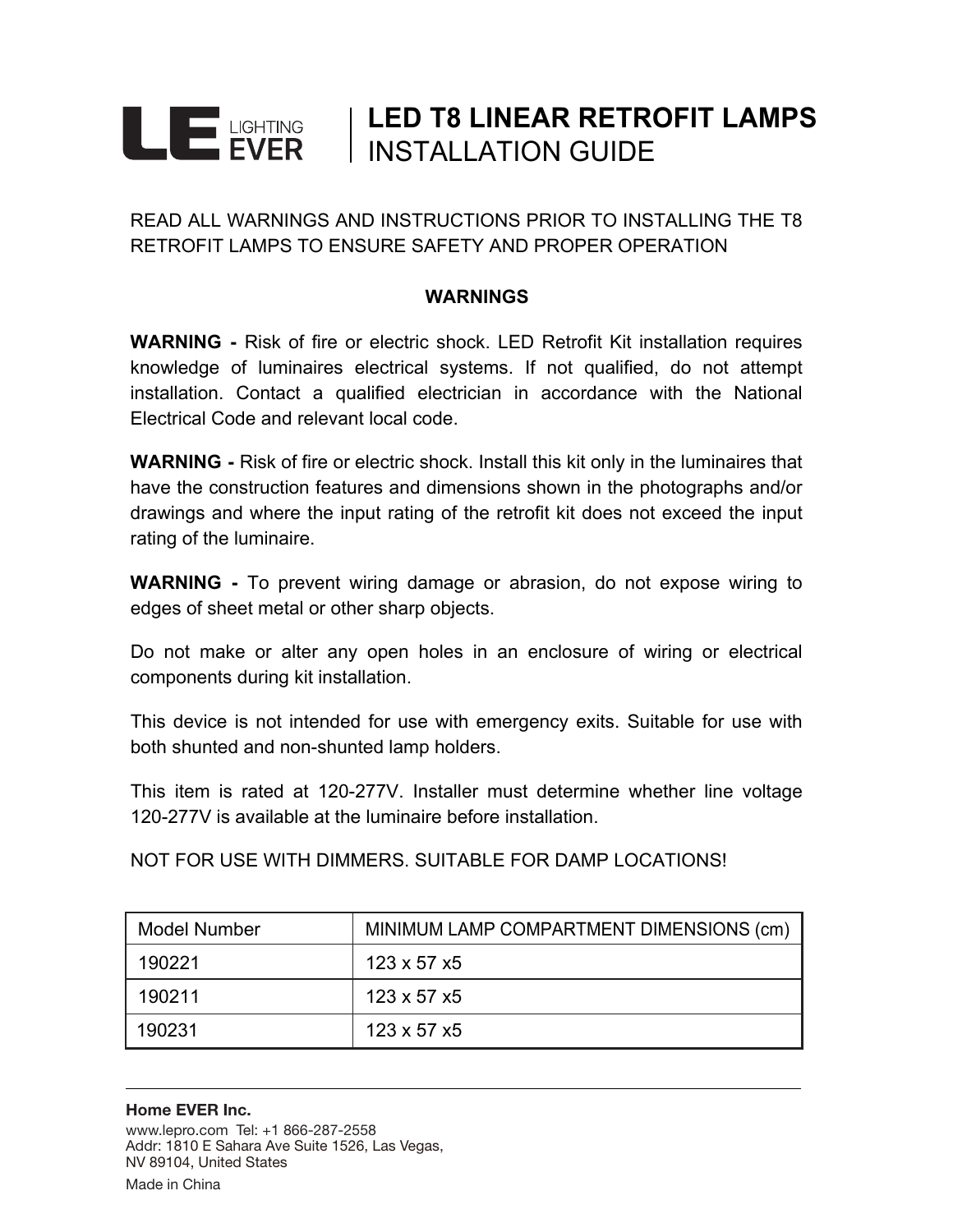# $\triangle$  The below ballast wiring represents typical configuration.

The actual ballast wiring varies according to ballast model. It is not needed to change socket (if in good condition) to operate double ended lamps, regardless the type of sockets. Please make sure one side of fixture is connected to Live (L) and the other side to Neutral (N).

# **Wiring Instruction**